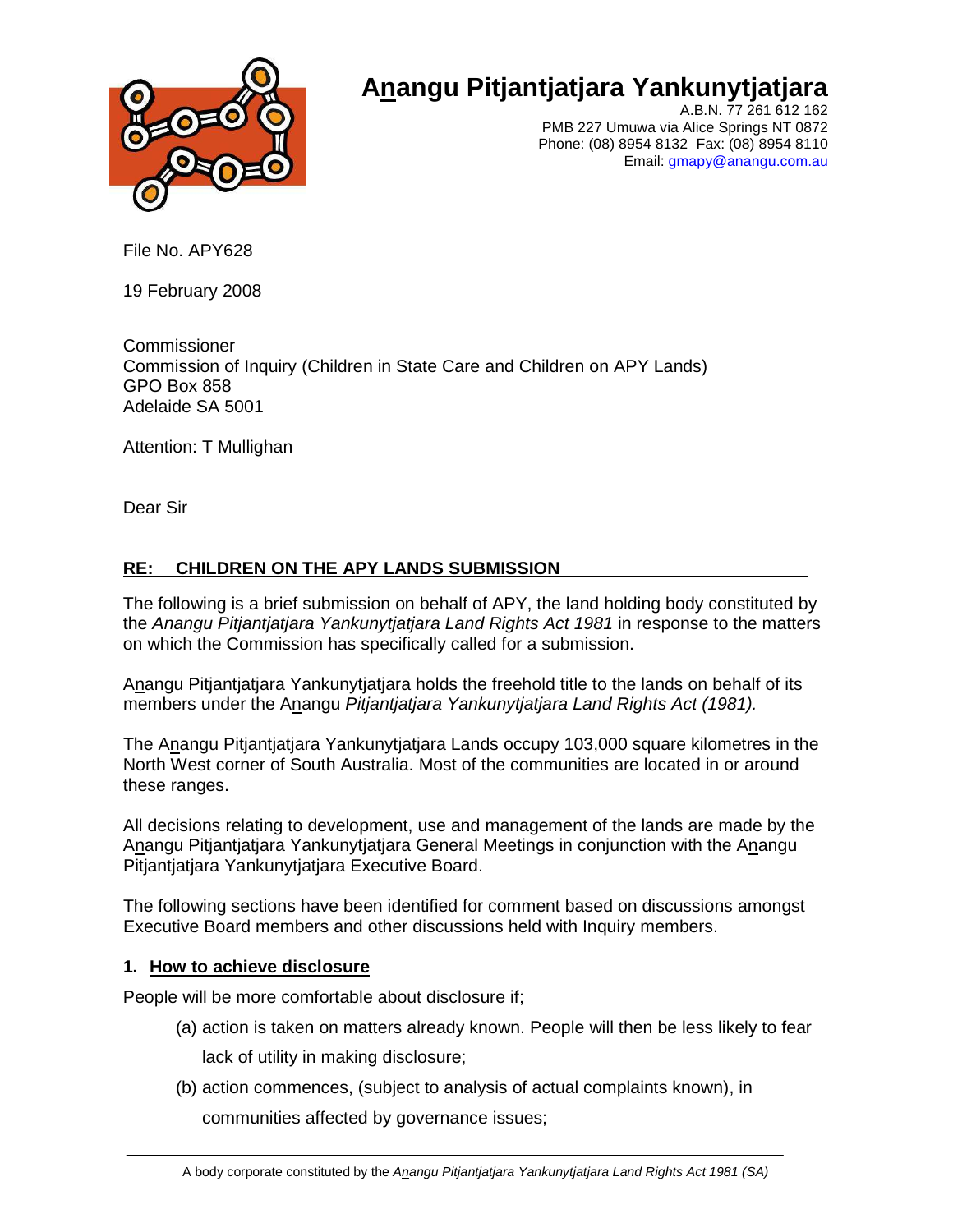- (c) Police action on complaints strengthened. Police seem reluctant to investigate. Perhaps specialist officers are required such as a Lands based special victims unit, including appropriate numbers of experienced female Officers at a range of age levels;
- (d) promote women's rights, including enhancement of the role of arts centres as women's centres;
- (e) properly resource arts women's centres and perhaps special officers at schools to encourage discrete disclosure and support;
- (f) establishment of safety houses as exist in mainstream communities with training and support for house operators;
- (g) strengthen community safety committees which often suffer from attendance problems and properly resource them;
- (h) establish respite facilities for use by women and children in appropriate circumstances including respite in other communities;
- (i) education and training in cultural and legal standards, ie age of consent;
- (j) community meetings to define what is and is not culturally acceptable and consistent with SA criminal law;
- (k) adoption of a Lands wide Code of Conduct in relation to women's and children's issues;
- (l) establish a "zero tolerance" and "need to disclose" culture through the above measures, advertising and appeals from community leaders for disclosure on an on-going basis;
- (m) implement whistleblower provisions with significant penalties for bullying etc of persons making disclosure,
- (n) ensure that there are mandatory reporting requirements for schools, medical facilities and community staff and that there is public awareness that these requirements will be strictly implemented in all cases.

# **2. What should happen to the victim and offender and who should be responsible to deal with it.**

- (a) do not punish the victim by removal;
- (b) medical/psychological support for victims and affected family;
- (c) availability of respite accommodation for victim and affected family;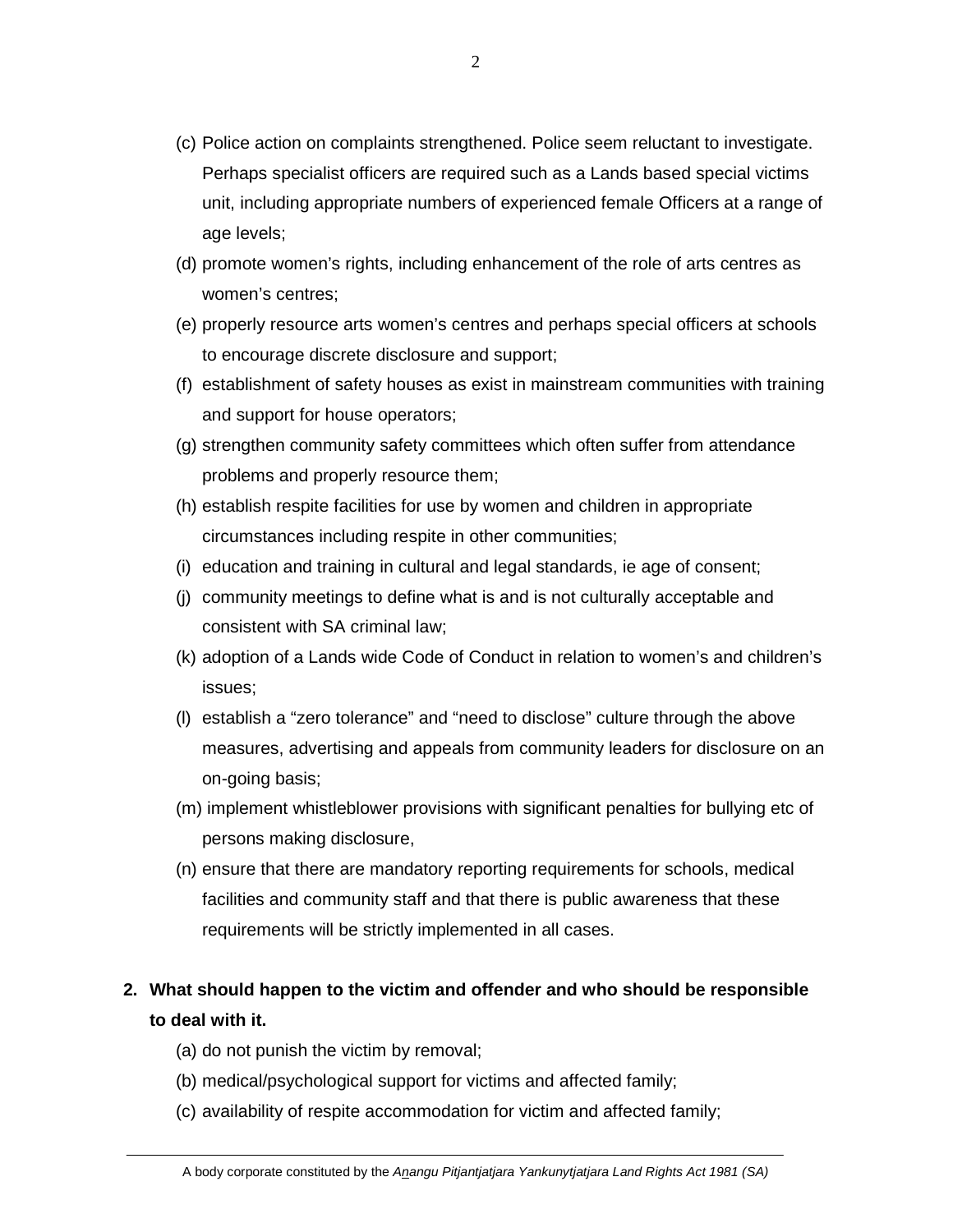- (d) offenders should be processed through the criminal justice system;
- (e) use of community detention, including in other communities, for appropriate offenders;
- (f) availability of counselling, support and treatment for appropriate offenders where rehabilitation is realistically achievable;
- (g) develop safety committees into trained and experienced groups who operate as part of a Lands wide network;
- (h) removal of appropriate offenders to other locations on the Lands or as part of the corrections system off Lands;
- (i) explore possibility of use of culturally trained 'special juries" to act in a restorative justice mode in appropriate circumstances.

#### **3. Should there be a therapeutic centre on the Lands for victimised children.**

- (a) Specialist resources and expertise should be available on the Lands. working closely with safety committees and women's centres;
- (b) children and families should not be stigmatised by removal and identification, where possible;
- (c) fully resourced on Lands boarding schools available on a voluntary basis should form an important part of therapy and rehabilitation;
- (d) the image of a dedicated rehabilitation centre is uncertain but should be kept under review.

#### **4. Should there be a correctional facility.**

- (a) possibly but not at the expense of other higher priority responses;
- (b) the use of isolated bush training facilities where demanding outdoor / cultural and educational training is offered in appropriate cases should be considered.

# **5. What is the Executives' perception on the circumstances which give rise to abuse?**

- (a) the existence of any kind of corruption or bullying at any level in communities;
- (b) Poor leadership;
- (c) the existence of a welfare dependant culture;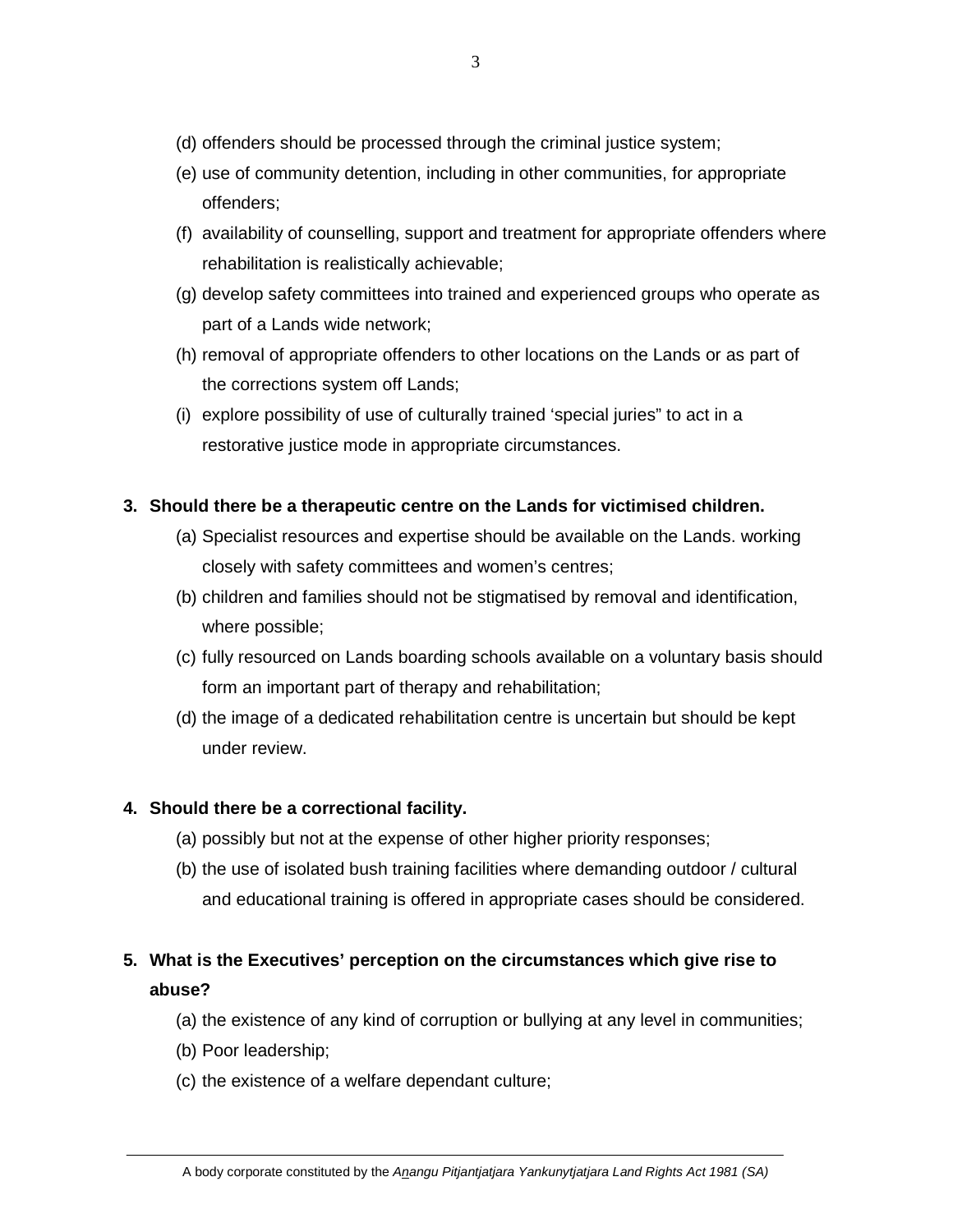- (d) a feeling of hopelessness while numerous agencies spend large amounts of money on ineffective projects and schemes about which Anangu are never consulted;
- (e) inequality between the genders;
- (f) overcrowding due to housing shortage and ineffective repairs and maintenance systems;
- (g) concentration of people into communities as opposed to supporting homeland living;
- (h) lack of understanding about what is and is not culturally appropriate and consistent with SA criminal law;
- (i) low risk of disclosure, investigation and punishment;
- (j) unemployment, lack of training opportunities and off Lands work programs which were prevalent at an earlier time;
- (k) lack of strict adherence to mandatory reporting by schools, medical facilities and community staff;
- (l) lack of public awareness that mandatory reporting will be implemented in every case without exception;
- (m)lack of good quality night patrols which should be reintroduced and supported.

#### **6. What can be done to make more interpreters available?**

- (a) Provide paid quality training and consequent participation as a team member in a Lands wide special victims unit;
- (b) Development of the 'zero tolerance culture."
- **7. The idea of an institution on the Lands such as a private boarding school is worth considering.** 
	- (a) should be available at a primary and secondary level;
	- (b) could possibly cater for non-Anangu children as well;
	- (c) the Tiwi islands model (see attachment) may be worth considering.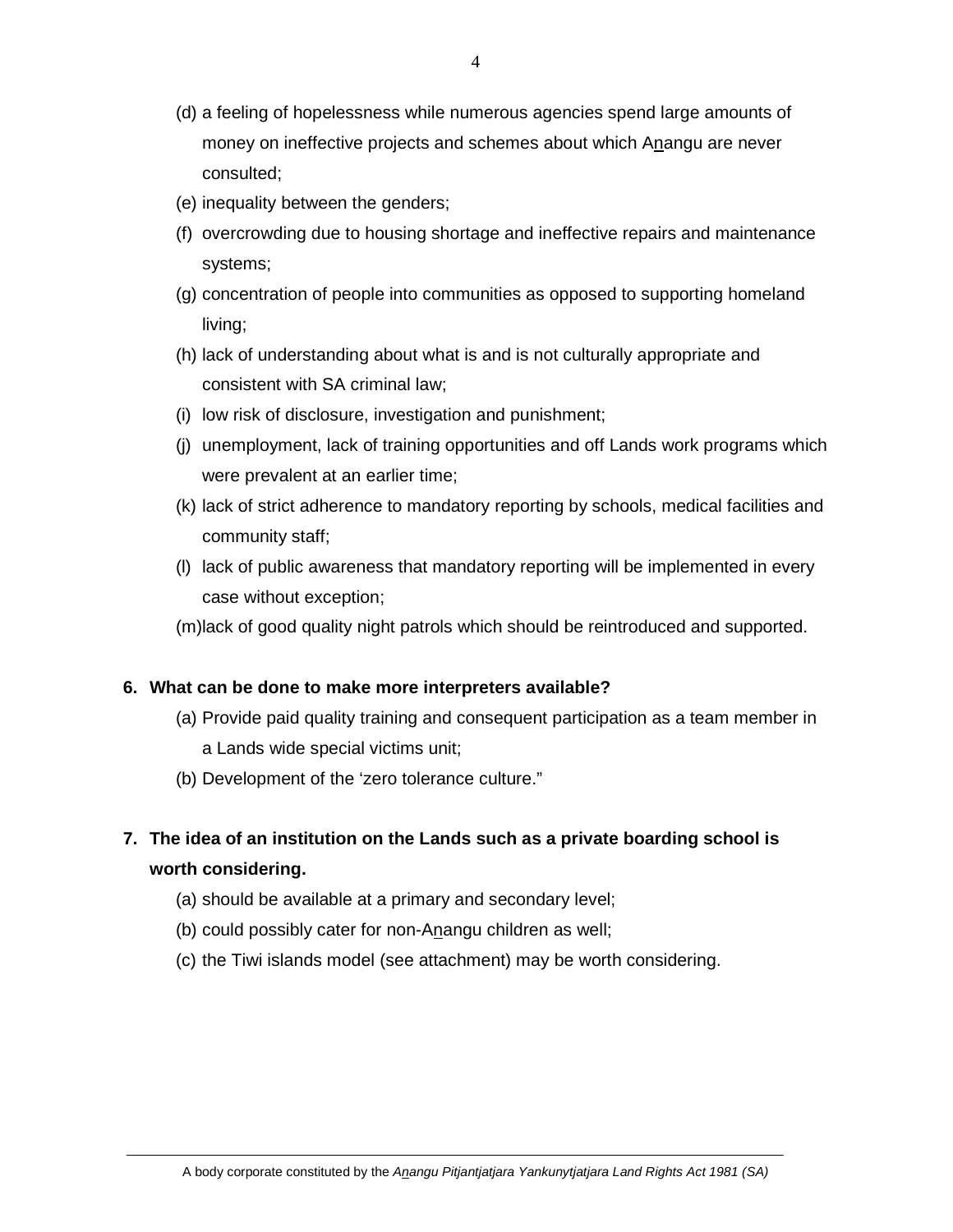- **8. Suggestions for technical amendments to the APY Land Rights Act to enable attacks on corruption and to force accountability and transparency to be addressed.** 
	- (a) Communities, stores and garages to be incorporated under APY Land Rights Act by Executive Order;
	- (b) existing assets to be transferred by force of order;
	- (c) common constitution approved by Anangu Pitjantjatjara Yankunytjatjara;
	- (d) add whistleblower provisions and Lands wide Code of Conduct to APY Land Rights Act;
	- (e) apply APY Land Rights Act governance and accounting provisions to communities, stores, arts centres' etc;
	- (f) all community officers (ie communities, stores, service providores) to be subject to Public Offences provisions of the Crimes (Consolidation) Act SA;
	- (g) Municipal Services Officers to be employed by APY and administered as a network with all necessary support with on-going networking and meetings including training;
	- (h) Mandatory police checks and working with children checks for all community based employment, service providers etc.;
	- (i) There be a Registrar of APY Lands for Communities, stores, art centres' etc, based on the Lands, with powers of entry, inspection of books and records, seizure of books etc, powers to convene and supervise meetings, to suspend incorporation and take possession of premises.

#### **9. General Submissions**

Apart from those specific matters the following general submissions are made.

(a) First, the Executive Board is of the view that corruption in some communities and in the provision of some services creates a negative environment in relation to change for the better.

(b) Second, Anangu are left with very poor service delivery by Contractors, who are paid substantial sums by government, and are treated as prisoners in respect of those services, as opposed to customers or clients.

Recently the Aboriginal members of the Governing Committee of the principal service provider tried to implement change in relation to the management of the service provider and to obtain a report as to the relevant Company's affairs.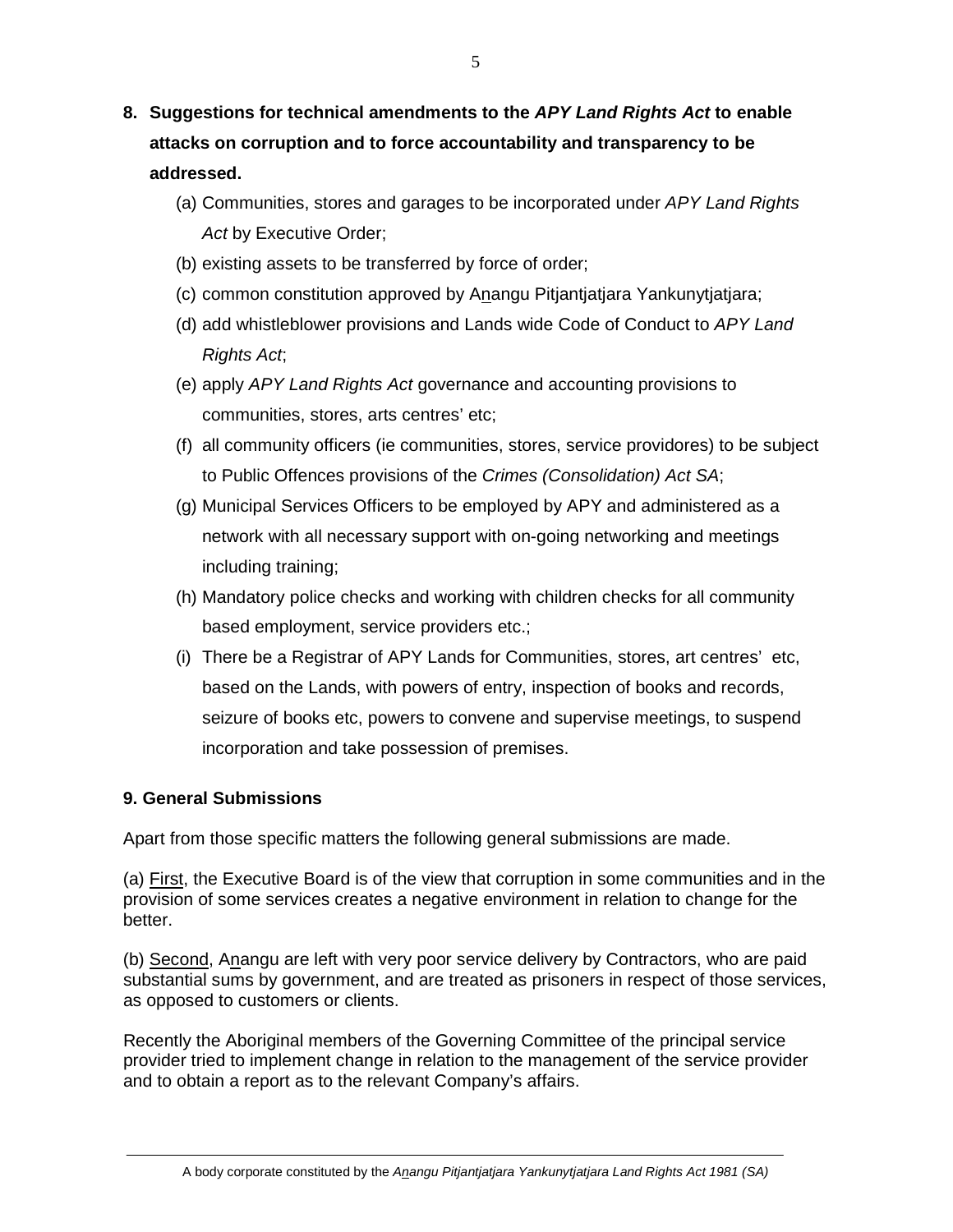They were 'overthrown" by a minority of the Governing Committee in a way while legally invalid would require court action to remove dismissed management who will not pryingly surrender control. See Annexure "A".

These events continued to the point where there was a significant misappropriation of funds by the service provider while under the control of the minority of the Governing Committee. See Annexure "B".

This is a poor example and goes to the heart of a culture of bullying and intimidation by an unrepresentative minority manipulated or "run" by non-Anangu business or political interests.

(c) Third, in response to the complaint that Anangu do not look after houses or pay rent, APY recently entered into a MOU with the State Office for Aboriginal Housing to form a Lands based partnership to address housing issues. There are now two Lands based Officers and Anangu malpas working on a substantial agenda of reforms. This has worked out very well and is seen as a precedent for the future.

(d) Fourth, in 2005 State Parliament amended the APY Land Rights Act to introduce governance and anti-corruption provisions. However the position of communities and service providers was completely overlooked.

In November 2007, the Executive Board acted to implement governance provisions of the APY Land Rights Act which preclude conflict of interests (S.12D) by requiring three Executive Board members to resign concurrent positions on the Governing Committee of the service provider.

When they did not resign, the Executive Board resolved at its February 2008 meeting that unless resignations were in place by a specified time than the members concerned be removed from the Executive Board.

In taking these actions the Executive Board has shown that it is ready, willing and able to implement the governance provisions of the APY Land Rights Act.

The factual situation described above adds credence to the submission that strengthening the APY Land Rights Act will give the Anangu through the Executive Board and APY the tools needed to assist in putting in place a more accountable, transparent and safer community across the Lands.

(e) Fifth, the Executive Board could use its powers as landholder to combat corruption by seeking possession of community office and other facilities in the case of dysfunctional communities. However this process would be slow, cumbersome and could involve expensive recourse to the courts.

(f) Sixth, it is submitted that powers of the kind referred to under the heading at Section 8 above of 'technical suggestions" would significantly simplify, improve and strengthen the Executive Board's ability to act in relation to problem and dysfunctional communities including corruption matters.